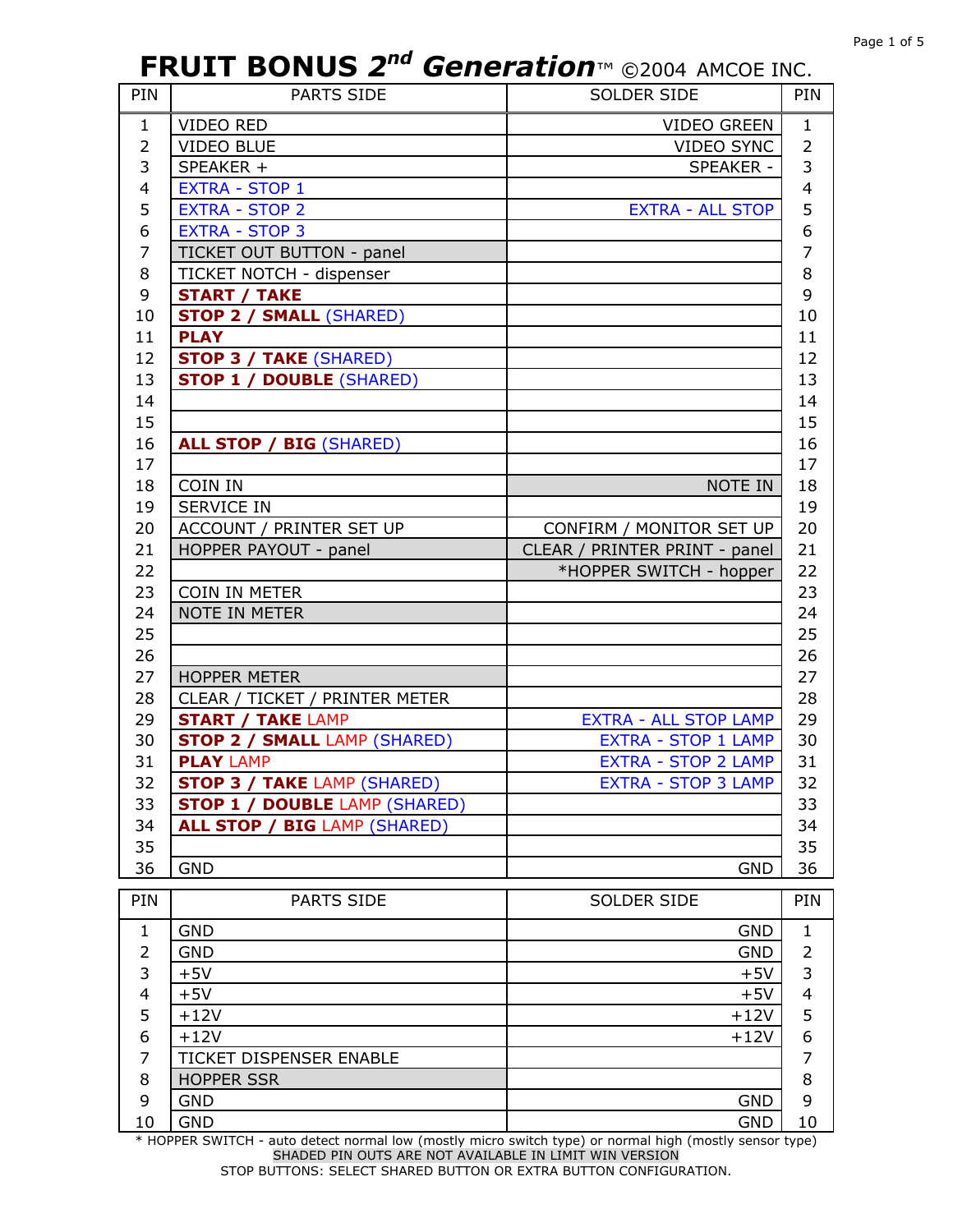

#### **New S2000C board**

The new S2000C board is a powerful platform designed to give sophisticated performance, special visual effects, finer resolutions, communication capabilities, and to make it a more cost-effective investment.

There are 3 communication ports on the board. The RS232 port is primarily used to drive printer to print tickets without any interface. It can also be used to download / upload data and instructions from / to PC. To drive a printer to print ticket, simply connect with a 25 pin one-toone straight through cable to the serial port of the printer. Printer ticket set up can be done on screen (or download from PC - SEE MANUAL OF PC DOWNLOAD). Go to Account Screen and follow instructions. The following printer settings have to be adjusted on the printer: BAUD RATE  $= 9600$ , WORD LENGTH  $= 8$  BITS, PARITY  $=$  NO. Also, SW1 next to the RS232 port has to be set correctly (see other pages of this manual).

The other 2 communication ports (using RJ45 connectors) are mainly for linking with other S2000 / S2000C boards or Link Control Unit.

Application such as linking progressive bonus of all the machines together to display on screen in real time can be done efficiently (see manual of LINK). CAT5 patch cables are used. To connect with S2000 board or Link Control Unit with older type 3 pin connector (not RJ45), a small connection interface board is available.

S2000C platform is also capable of driving VGA high-resolution monitor with VGA program ROMs and certain components added / changed on the board. With VGA mode game, a VGA connector will be present on the board with necessary components added / changed. There is no need to connect video signals from the edge connector. (VGA mode game is an independently designed game and is not a version of a CGA mode game. Thus, games available in standard CGA mode will not be available in VGA mode.)

**S2000C is password protected.** Password is *user defined*. It must be 6 digits. There is no toggle switch for reset on the board. Reset is divided into two parts, either reset both Adjustment and Data or Data only. Certain situations require reset action, such as after change of program or program error. Password is needed to reset and to change on screen adjustments. User Password, Power On count, In Meter and Out Meter will not be reset. In Meter and Out Meter are 6 digits, working exactly the same as mechanical ones.



#### MONITOR ADJUSTMENT (CGA mode)

The resolutions of S2000C are 33.3% more than that of New Cherry '96. Sync, V-size, V-pos, H-pos,…etc. may have to be adjusted. After reset or existing Confirm Screen, a test screen (similar to left shown) will come up.

1/ Dip SW 5 # 1 - "OFF" Korean made (most USA brands) monitor; "ON" Taiwanese made.

2/ Adjust Sync of monitor to get a stable picture.

3/ Adjust V-size, V-pos, H-size, and H-pos such that all 4 white corner brackets (right-angled shape) can be seen and are a little bit away from the curving edges of the monitor.

4/ Adjust color purity. Most monitors may look fine without further adjusting colors, but a re-adjustment will make sure true color representations, not only for the S2000C board

but for all other games. There are 4 color bands, a gray & white card, and 4 white corner brackets on the test screen. The 4 color bands are (pure) red, green, blue, and white. Turn brightness on until background is no longer "black" and turn RGB to the lowest. Turn G up until flare comes out (like a shadow going outside the edge) on white; then, reduce gradually until the flare "just" disappears. Do the same thing with R and B one by one. Lastly, reduce brightness until background is "black". There are 4 fine tuning adjustments of horizontal and vertical positions using the software of the program. See on screen instruction.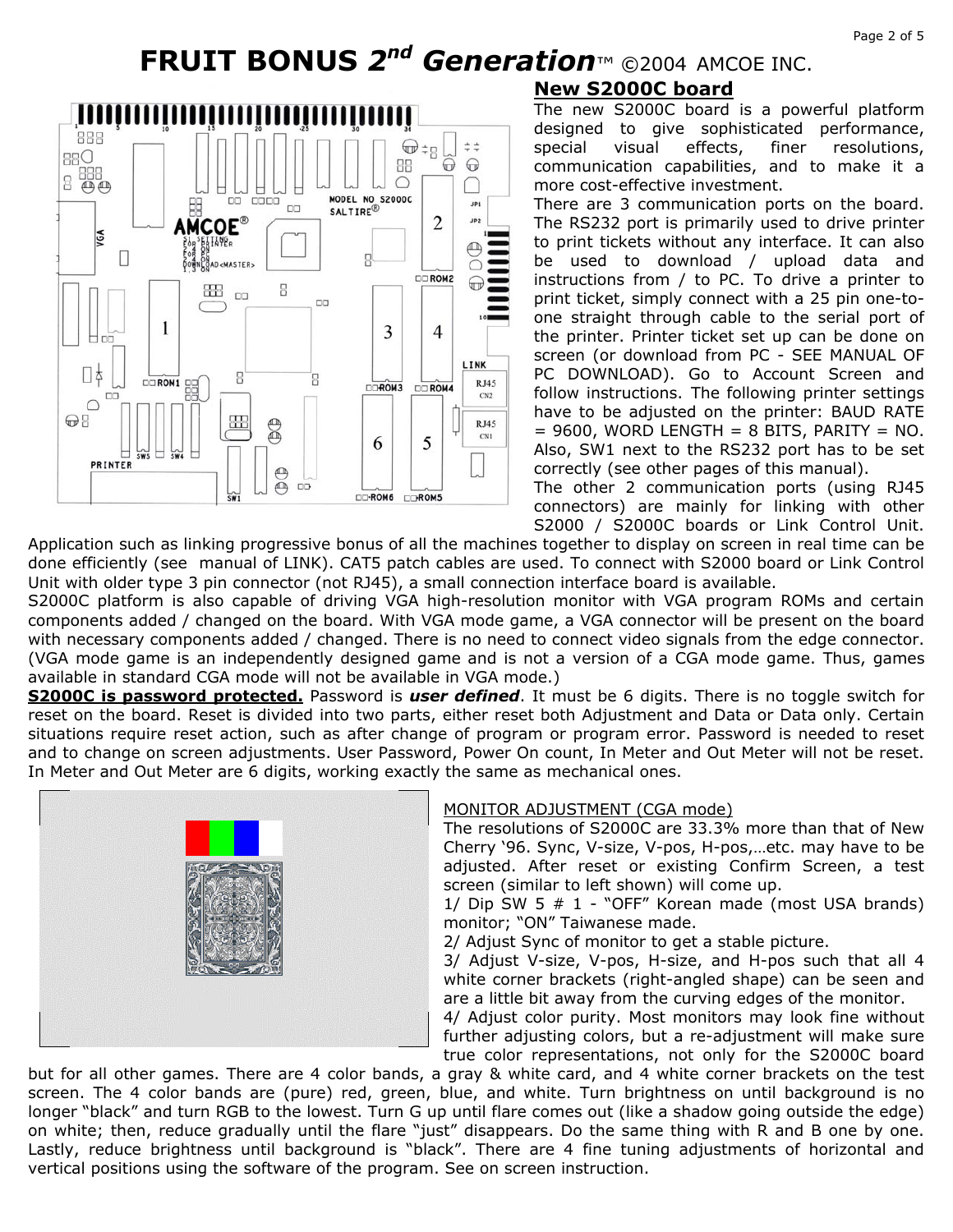| DIP SW 5                                                    |                       |                                             |            | 3          | 4          | 5.         | 6 | 8          |
|-------------------------------------------------------------|-----------------------|---------------------------------------------|------------|------------|------------|------------|---|------------|
| <b>MONITOR TYPE</b>                                         | <b>KOREAN MADE</b>    | <b>OFF</b><br>For most monitors used in USA |            |            |            |            |   |            |
|                                                             | <b>TAIWANESE MADE</b> | <b>ON</b>                                   |            |            |            |            |   |            |
| UNIT ID SETUP FOR                                           | <b>NO LINK</b>        |                                             | <b>OFF</b> | <b>OFF</b> | <b>OFF</b> | <b>OFF</b> |   |            |
| PROGRESSIVE LINK BONUS                                      | UNIT <sub>1</sub>     |                                             | <b>ON</b>  | <b>OFF</b> | <b>OFF</b> | <b>OFF</b> |   |            |
| Each Unit in the Link System                                | UNIT <sub>2</sub>     |                                             | OFF        | <b>ON</b>  | <b>OFF</b> | <b>OFF</b> |   |            |
| must has a unique ID.                                       | UNIT <sub>3</sub>     |                                             | <b>ON</b>  | <b>ON</b>  | <b>OFF</b> | <b>OFF</b> |   |            |
| Monitor used must has an<br>isolation transformer or built- | UNIT <sub>4</sub>     |                                             | <b>OFF</b> | <b>OFF</b> | <b>ON</b>  | <b>OFF</b> |   |            |
| in isolation circuit.                                       | UNIT <sub>5</sub>     |                                             | <b>ON</b>  | <b>OFF</b> | ON.        | <b>OFF</b> |   |            |
| Two or more units having the                                | UNIT <sub>6</sub>     |                                             | <b>OFF</b> | ON         | <b>ON</b>  | <b>OFF</b> |   |            |
| same ID or monitor without                                  | UNIT <sub>7</sub>     |                                             | <b>ON</b>  | <b>ON</b>  | ON.        | <b>OFF</b> |   |            |
| an isolation transformer will                               | UNIT <sub>8</sub>     |                                             | OFF        | <b>OFF</b> | <b>OFF</b> | <b>ON</b>  |   |            |
| DAMAGE the board.                                           | UNIT <sub>9</sub>     |                                             | ON         | <b>OFF</b> | <b>OFF</b> | <b>ON</b>  |   |            |
| (Link Control Unit and CAT5                                 | <b>UNIT 10</b>        |                                             | <b>OFF</b> | <b>ON</b>  | <b>OFF</b> | <b>ON</b>  |   |            |
| patch cable required. To                                    | <b>UNIT 11</b>        |                                             | <b>ON</b>  | <b>ON</b>  | <b>OFF</b> | <b>ON</b>  |   |            |
| connect with older type 3 pin                               | <b>UNIT 12</b>        |                                             | <b>OFF</b> | <b>OFF</b> | ON.        | <b>ON</b>  |   |            |
| link connector, a small<br>connector interface board is     | <b>UNIT 13</b>        |                                             | <b>ON</b>  | <b>OFF</b> | ON.        | <b>ON</b>  |   |            |
| required. Just one is needed                                | <b>UNIT 14</b>        |                                             | <b>OFF</b> | <b>ON</b>  | <b>ON</b>  | <b>ON</b>  |   |            |
| in the entire link system.)                                 | <b>UNIT 15</b>        |                                             | ON         | <b>ON</b>  | <b>ON</b>  | ON         |   |            |
| <b>NO USE</b>                                               | <b>MUST BE</b>        |                                             |            |            |            |            |   | <b>OFF</b> |

All selections are made on screen or by PC DOWNLOAD except those listed in Dip SW 5. NOTE: Dip Switch 4 MUST BE OFF. Please go to Confirm Screen and following on screen instructions to adjust available selections. Different versions may have different available selections and selectable ranges. Check Confirm Screen and make necessary adjustment to suit your operation.

Selections that can be adjusted on screen (**NOT** for all versions) are as follow:

**LEVEL OF DIFFICULTY**: Default is Level 6.

**COIN IN TO POINT**: It relates to 36 pin edge connector part side 18. 1 pulse in = ? (Only 5 and 25 in LIMIT WIN Version. See Page 4.) **NOTE IN TO POINT**: It relates to 36 pin edge connector solder side 18. 1 pulse in = ?

**COIN IN LIMIT**: Set the COIN IN limit.

**MIN PLAY TO START**: Min point(s) required to start to play a game.

**MIN PLAY FOR BONUS**: Min points required in order to get bonus features.

**MAX PLAY**: Max points which can be played in a game.

**BONUS 1 BASE**: The starting bonus point of Bonus 1 at PLAY=240. Automatically calculate according to PLAY during game play.

**BONUS 1 MAX**: The maximum bonus point of Bonus 1 at PLAY=240. Automatically calculate according to PLAY during game play.

**BONUS 2 BASE**: The starting bonus point of Bonus 2 at PLAY=240. Automatically calculate according to PLAY during game play.

**BONUS 2 MAX**: The maximum bonus point of Bonus 2 at PLAY=240. Automatically calculate according to PLAY during game play. **BONUS ACCUMULATE:** YES (progressive from Base to Max), NO (fixed at Max).

**FIXED BONUS 3**: Fixed bonus point at PLAY=240. Automatically calculate according to PLAY during game play.

**BONUS 3 PERCENT**: Four selections.

**CLEAR / TICKET UNIT**: It relates to 36 pin edge connector part side 28. Each pulse out = ? Point(s).

**TICKET MODE**: It relates to above and regulates max ? pulse(s) out each game. Continuous = no limit.

**TICKET OUT**: It can be Printer Direct\*, Ticket Dispenser Direct Drive (TDDD), or Interface.

**PRINTER TYPE**: Use one central printer via Link Control Unit (VIA LINK) or individual printer installed in machine (USE SELF).

**PRINTER COMMAND**: CBM1 (Citizen) (default), ESC/POS (Epson), STAR emulation, Ithaca 70.

**HOPPER UNIT USE**: Use COIN IN or CLEAR / TICKET UNIT as reference.

CHANGE PASSWORD: Select YES when you want to change User Defined Password. Factory Default = 123456

**USE SCORE**: If yes, "SCORE" will appear on screen. All points won will be collected to "SCORE". Default = NO.

**SCORE OUT**: Manual (default) or Auto.

**LIMIT SCORE PER GAME**: Limit SCORE per game play to 10xplay or an equivalent of \$5 whichever is less. (Use LW Version instead.) **PLAY REMAIN SCORE**: Only when "SCORE" appears on screen. Play directly from "SCORE" when no point left in POINT column.

**COUNT GAME**: This is an advanced count game feature counting eligible pulses out based on TICKET MODE.

**SHOW ACCOUNT:** If no, there is no account information on Account Screen.

**WITHOUT ODDS TABLE**: Show odds table on screen or not. YES = do not show; NO = show.

**STOP BUTTONS**: SHARED BUTTON or EXTRA BUTTON.

**SKILL SPIN:** A non-stop spinning condition and manual stop is mandatory.

**REEL SPEED**: NORMAL or SLOW (default).

**DOUBLE GAME**: YES (default) or NO.

**WIN LIMIT**: Default = \$5 & 10X (check whichever is less) or \$5 ONLY (do not check 10X). (Available in LIMIT WIN VERSION program only.) Additional selections not mentioned here may be available in some versions.

#### **CAUTION: Factory is unable to retrieve your User Defined Password. You must remember it yourself. WARNING: DO NOT PUT IN PROGRAM ROM THAT IS NOT DESIGNED FOR THIS GAME.**

\* When using Printer Direct, please go to Account Screen then Printer Ticket Set Up. Remember to do Printer Ticket Set Up again after reset of board! SHADED ADJUSTMENT SELECTIONS ARE NOT AVAILABLE IN LIMIT WIN VERSION.

Access the Link Control Unit (the program of the Link Control Unit must be Version 1.9 or newer): When in LINK, go to Account Screen. Press ACCOUNT button once will go to a download page. Account information of the entire Link System will be downloaded to the screen. After viewing, follow instruction on screen to (1) erase the recent record inside the Link Control Unit, if wanted to, or (2) exit .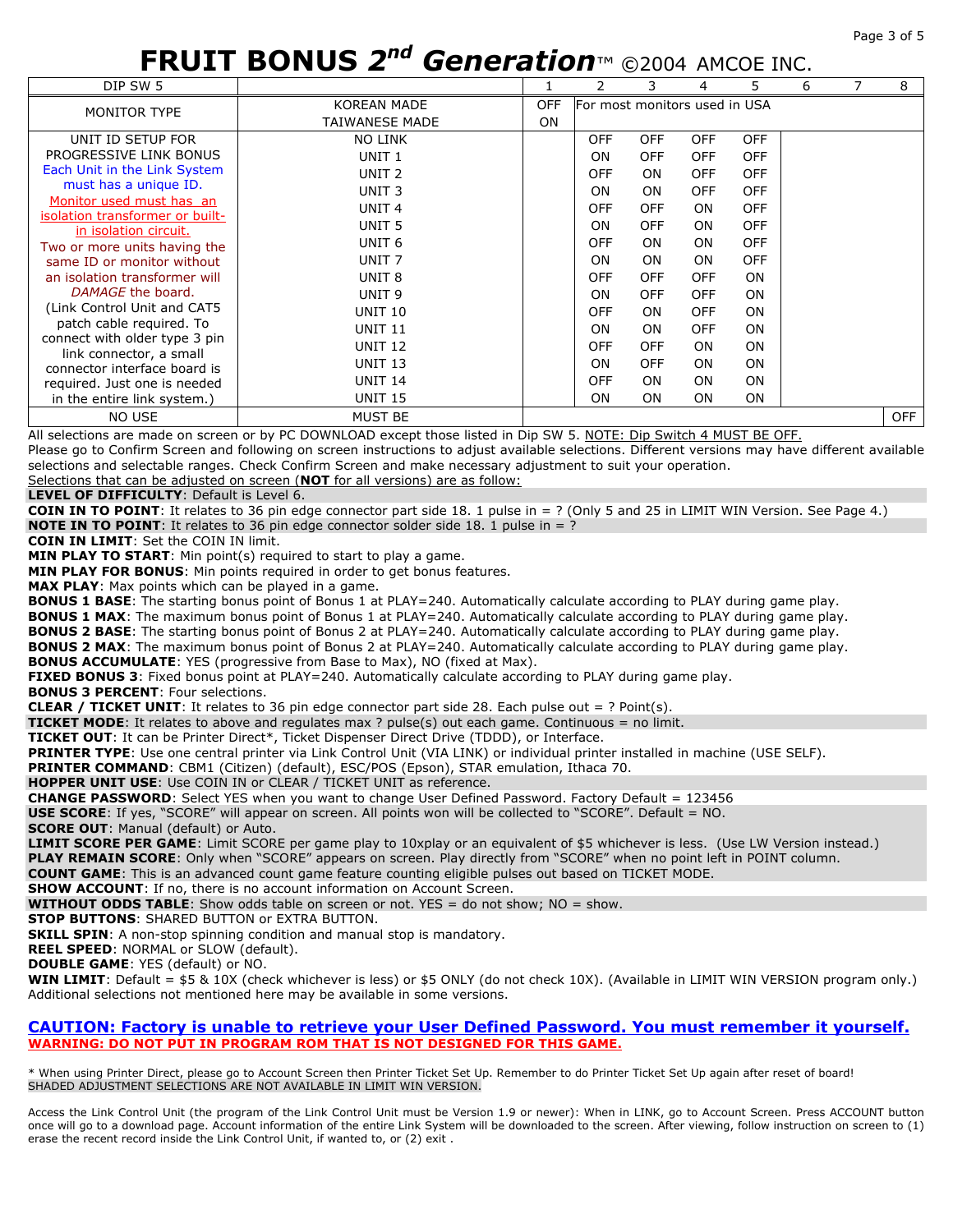\*PRINTER: BAUD RATE = 9600, WORD LENGTH =  $8$  BITS, PARITY = NO. (Dip SW settings of Citizen

iDP3540/3541 = DS1  $\#$  1,8 ON; DS2  $\#$ 

| SW                     |                                          |            |    | ے          |    |                                                       |       |            |            |
|------------------------|------------------------------------------|------------|----|------------|----|-------------------------------------------------------|-------|------------|------------|
| <b>S2000C</b><br>Model | <b>DRIVE PRINTER</b><br>C DOWNLOAD<br>PC | <b>OFF</b> | ON | <b>OFF</b> | ON | $\overline{\phantom{a}}$ OFF $\overline{\phantom{a}}$ | OFF I | <b>OFF</b> | <b>OFF</b> |

2,5,6,7 ON. Check the manual of printer for correct settings.)

(The alarm light of 3550/3551 has to be ON all the time in order to print. 3540/3541/3550/3551 alarm light can be ON all the time)

In Printer Ticket Set Up, there are 3 entries that need to be done carefully. (Others are mainly text messages.)

**POINT VALUE**: It is the \$ value of each point. Immediately after reset, program will detect coin in setting and use the following COIN MODE table to assign the \$ value of each point. It can be changed when not using LIMIT SCORE.

*TICKET LIMIT*: Default is \$00.00, meaning no limit. The maximum \$ value of a single ticket can be limited from \$1 to \$99. (CAUTION: do not set TICKET LIMIT-except \$00.00-less than POINT VALUE.)

**PRINT \$ or POINT on ticket**: Select between DOLLAR and POINTS (default).

#### **Adjust Ticket Setting and Game Setting by PC DOWNLOAD**

S2000C PC DOWNLOAD PROGRAM is distributed FREE. It runs on PC with Windows 95/98. You may obtain a free copy on a 3.5" disk or by downloading it from the internet\*. A HELP file will come up the first time you use it after installation. You will find all necessary information on how to adjust BOTH Ticket Setting and Game Setting of your board by PC. PC Download Program will be especially useful in printer ticket set up. Typing name, address, machine number,...etc. will be much faster on a computer than through on screen input. On your S2000C board, go to Account Screen and press <DOUBLE> to go to PC download mode. Also, remember to set Dip SW S1 (near the RS232 port) of the board to PC download mode during PC download. Press <TAKE> to exit PC download mode. \* http://www.amcoe.com

| COIN MODE       | COIN IN SETTING |            | <b>BILL ACCEPTOR SELECTION</b> | $$1 = ?$ POINTS | <b>LIMIT SCORE</b>  |  |
|-----------------|-----------------|------------|--------------------------------|-----------------|---------------------|--|
|                 |                 |            | $$1 = 1$ PULSE $$1 = 4$ PULSES |                 | $MAX $5 = ?$ POINTS |  |
| $$1 = 1$ PT.    |                 | <b>YES</b> |                                |                 | DO NOT USE          |  |
| $$0.50 = 1$ PT. | 2               | <b>YES</b> |                                | 2               | 10                  |  |
| $$0.25 = 1$ PT. |                 |            | <b>YES</b>                     | $\overline{4}$  | 20                  |  |
|                 | 4               | <b>YES</b> |                                |                 |                     |  |
| $$0.10 = 1$ PT. | 10              | <b>YES</b> |                                | 10              | 50                  |  |
| $$0.05 = 1$ PT. | 5               |            | <b>YES</b>                     | 20              | 100                 |  |
|                 | 20              | <b>YES</b> |                                |                 |                     |  |
| $$0.01 = 1$ PT. | 25              |            | <b>YES</b>                     | 100             | 500                 |  |
|                 | 100             | <b>YES</b> |                                |                 |                     |  |

#### Ticket Dispenser Connection Diagram

DL-1275 (verify pinouts on manual of ticket dispenser)

| <b>BLUE</b>                                                      |   | TICKET NOTCH        | 36 PIN PARTS # 8       |  |  |  |  |
|------------------------------------------------------------------|---|---------------------|------------------------|--|--|--|--|
| $\mathcal{P}$                                                    |   | <b>GROUND</b>       |                        |  |  |  |  |
| <b>BLACK</b>                                                     | 3 | <b>MOTOR ENABLE</b> |                        |  |  |  |  |
| WHITE                                                            |   | $+12V$              | <b>10 PIN PARTS #7</b> |  |  |  |  |
|                                                                  |   |                     |                        |  |  |  |  |
| TICKET OUT BUTTON on control panel<br>connect to 36 PIN PARTS #7 |   |                     |                        |  |  |  |  |

Hopper Connection Diagram

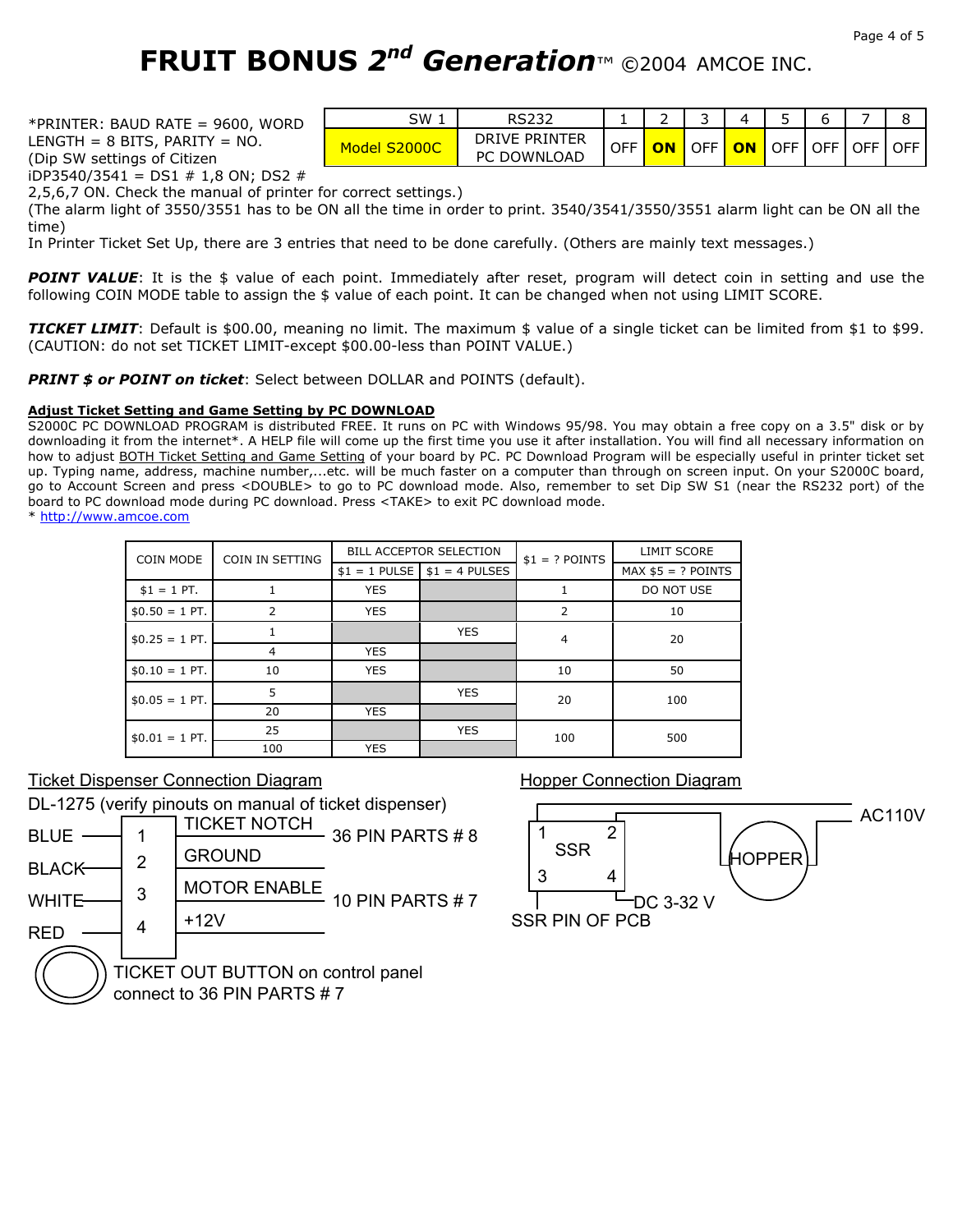To name a game "2<sup>nd</sup> Generation" of a history making one is a pressure. To design the second generation of a famous game is a difficult mission. To make the second generation performs better than the first is a challenge.

After careful analysis, lengthy screening process and meticulous programming work, the original design team of New Fruit Bonus '96 has finally concluded the construction of "FRUIT BONUS *2nd Generation*" eight years after the release of its predecessor.

FRUIT BONUS *2nd Generation* has its own style and characteristics. It inherits the good traits of its predecessor but does not resemble its predecessor. FRUIT BONUS *2nd Generation* – a must for previous and existing user of New Fruit Bonus '96!

Free Spin Game: In the Main Game, each ANYBAR-ANYBAR-ANYBAR line will get 5 Free Spin Games; each BAR1-BAR1-BAR1 line will get 7 Free Spin Games; each BAR2-BAR2-BAR2 line will get 9 Free Spin Games; each BAR3-BAR3-BAR3 line will get 11 Free Spin Games.

Dog Bonus: In the Main Game or Free Spin Game, each DOG-DOG-DOG win line will get one Dog Bonus Game. In a Dog Bonus Game, there is unlimited number of chance for the dog to fetch an object. Each object has a value. A Dog Bonus Game ends only when the dog fetches a boot. The value of each object is shown on screen.

Diamond Bonus: In the Main Game or Free Spin Game, each DIAMOND-DIAMOND-DIAMOND win line will get one Diamond Bonus Game. In a Diamond Bonus Game, nine dogs will run then, one by one, each will drag out either a diamond or nothing. There are 3 types of diamond and each type has different value.

All mixed DOG, DIAMOND and TREASURE BOX Progressive Bonus: Bonus point varies with PLAY level besides gradual accumulation (if Bonus Accumulation = YES). In the Main Game or Free Spin Game, all 9-mixed DOG, DIAMOND and TREASURE BOX will get this bonus.

888 Progressive Bonus: Bonus point varies with PLAY level besides gradual accumulation (if Bonus Accumulation = YES). In the Main Game or Free Spin Game, one or more **888** win line(s) will get this bonus.

X CHERRY Fixed Bonus: In the Main Game or Free Spin Game, both Line 4 and Line 5 = CHERRY-CHERRY-CHERRY, like an " X " configuration, will get this bonus. Bonus point varies with PLAY level but fixed with no accumulation.

Double Game: There are 7 cherries, meaning 7 chances. Red Cherry X2; Blue Cherry x3. Underneath the cherry there is a number. 1 to 6 is small; 7 is always win; 8 to 13 is big. It is very simple, just choose big or small. Only 13 numbers (1…13) are used and a total of 7 numbers (out of 13 numbers) will be used.

Re-spin of **8**: In the Main Game or Free Spin Game, any reel that comes up with an **8** and does not form winning combination will re-spin again. In the re-spin, any symbol other than **8** may come out.

Dog Walk: In the Main Game or Free Spin Game, any DOG that cannot form winning combination will walk away and drag out a symbol, which can be any symbol except **8** and DOG.

LINK BONUS: Link with other S2000 and S2000C series games. All Mixed BAR is reserved for hitting the LINK BONUS. See the manual of LINK as well.